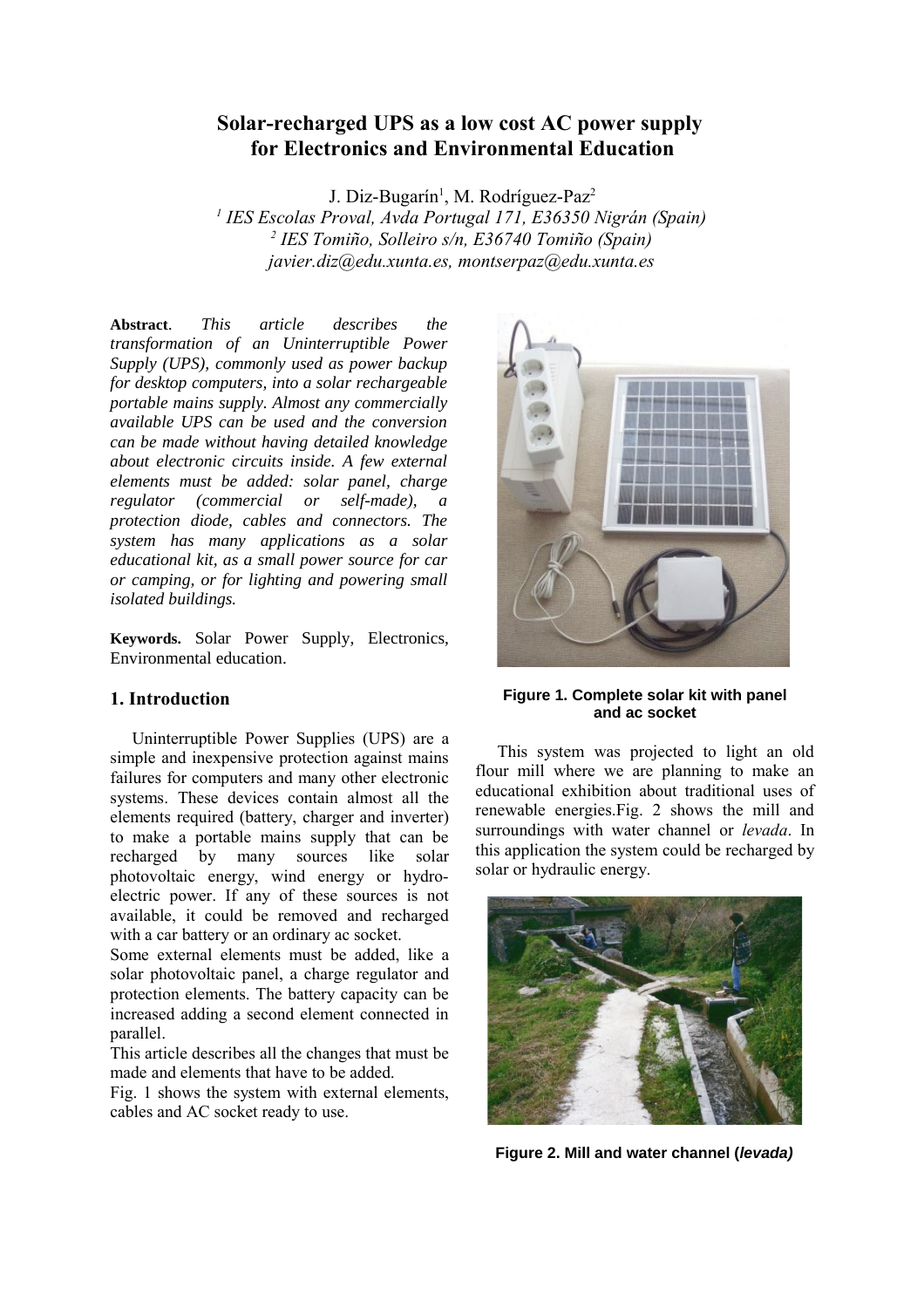# **2. UPS description**

A common UPS (Fig. 3) contains the following elements:

1) Power supply and battery charger that are connected to external ac mains and keep the 12V battery completely charged.

2) Battery (Figs. 4 and 5) of lead-acid type, 7-12 Ah. This capacity is enough to light one or two low consumption lamps for several hours.

3) Power inverter that receives 12V DC from the battery and provides an output of 230V AC.





**Figure 3. UPS internal schematic**

These devices are typically connected to the mains all the time, and battery is always full. When there is a power failure UPS inverter starts generating power from the battery.

In our application UPS is simply disconnected from the mains, and will continue generating power until battery is empty. If we can recharge the battery without reconnecting it to the mains we will get an independent power source that can be used anywhere.



**Figure 4. UPS and battery housing**



**Figure 5. Lead-acid battery**

### **3. UPS modifications**

The following changes have been applied to allow solar recharging, as can be seen in schematic (Fig.  $6$ ).

- An external connector must be installed and connected to the battery to allow access and recharging (Fig 7 and 8).

- A solar panel and external regulator must be connected directly to the battery. The solar panel should provide at least 14V and 10-20W of peak power [1]. The regulator can be a commercial type or a self-made one (see next section).

- A protection diode must be inserted between the battery and external regulator. This diode allows simultaneous working of external and internal recharging and avoids discharge of the battery through the solar panel.









**Figure 7. External recharge connector**



**Figure 8. Detail of internal connections**